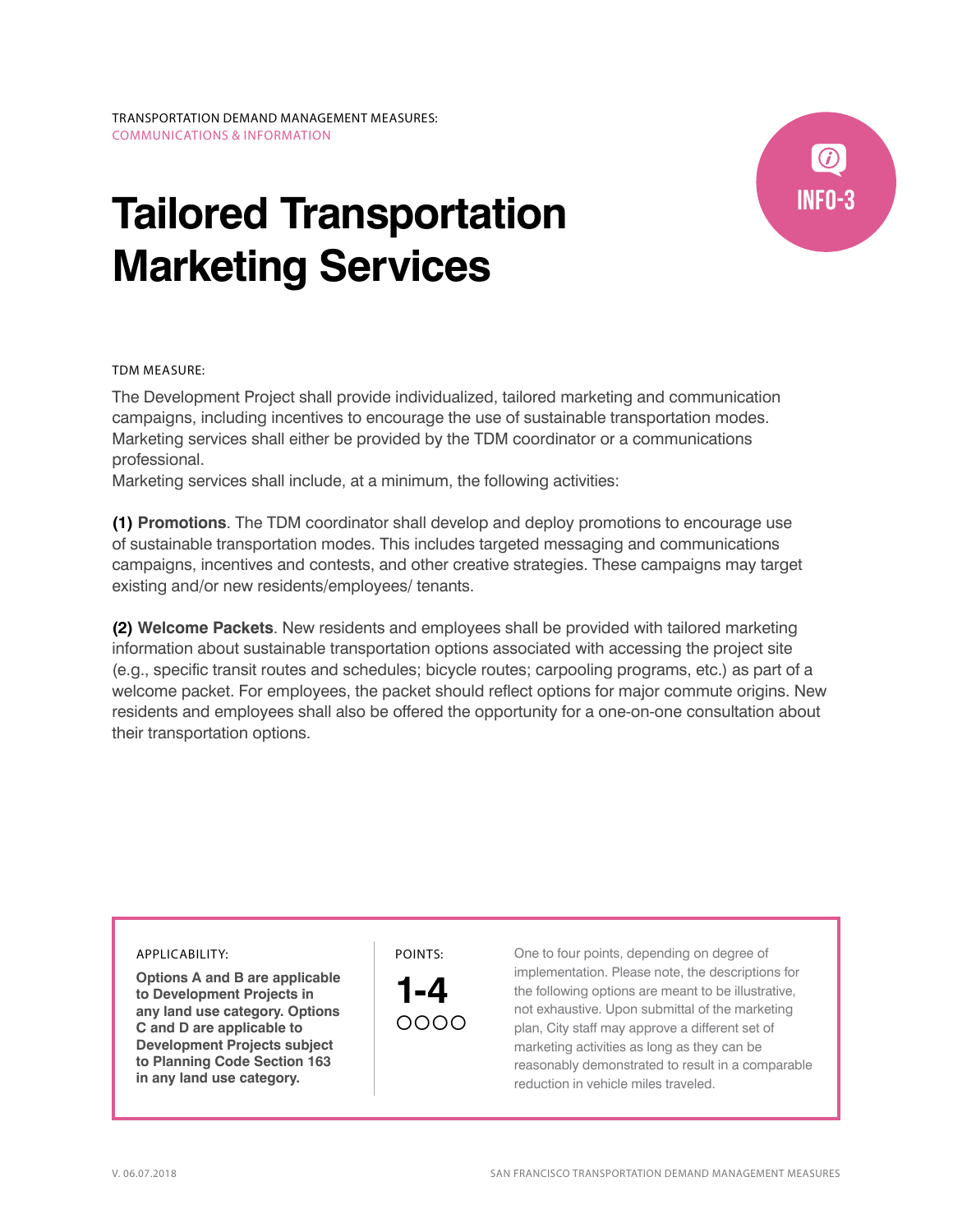## **Tailored Transportation Marketing Services INFO-3**

### OPTION A **One point** for providing promotions and welcome packets as described above. POINTS: **1** OPTION B **Two points** for providing promotions and welcome packets (per Option A), AND personal consultation for each new resident/employee AND a request for a commitment to try new transportation options. A commitment could include a pledge, for example, to try transit, carpooling, bicycling, walking, etc. within the first month of moving to or beginning employment at the project site. POINTS: **2** OPTION C **Three points** for providing all of Option B, AND a one-time financial incentive to try new options, AND conduct outreach to tenant employers, if applicable, on an annual basis to encourage adoption of sustainable commute policies. Financial incentives for Option C and Option D shall be at least equivalent to 25 percent of the cost of a monthly Muni only "M" pass, or equivalent value in e-cash loaded onto a Clipper Card, per participating Dwelling Unit, and/or employee. POINTS: **3** OPTION D **Four points** for providing all of Option C, AND enroll tenants in trip tracking application, and provide ongoing financial incentives to support shift to sustainable modes, AND provide employers with access to an expert consultant for help in developing new policies. POINTS: **4**